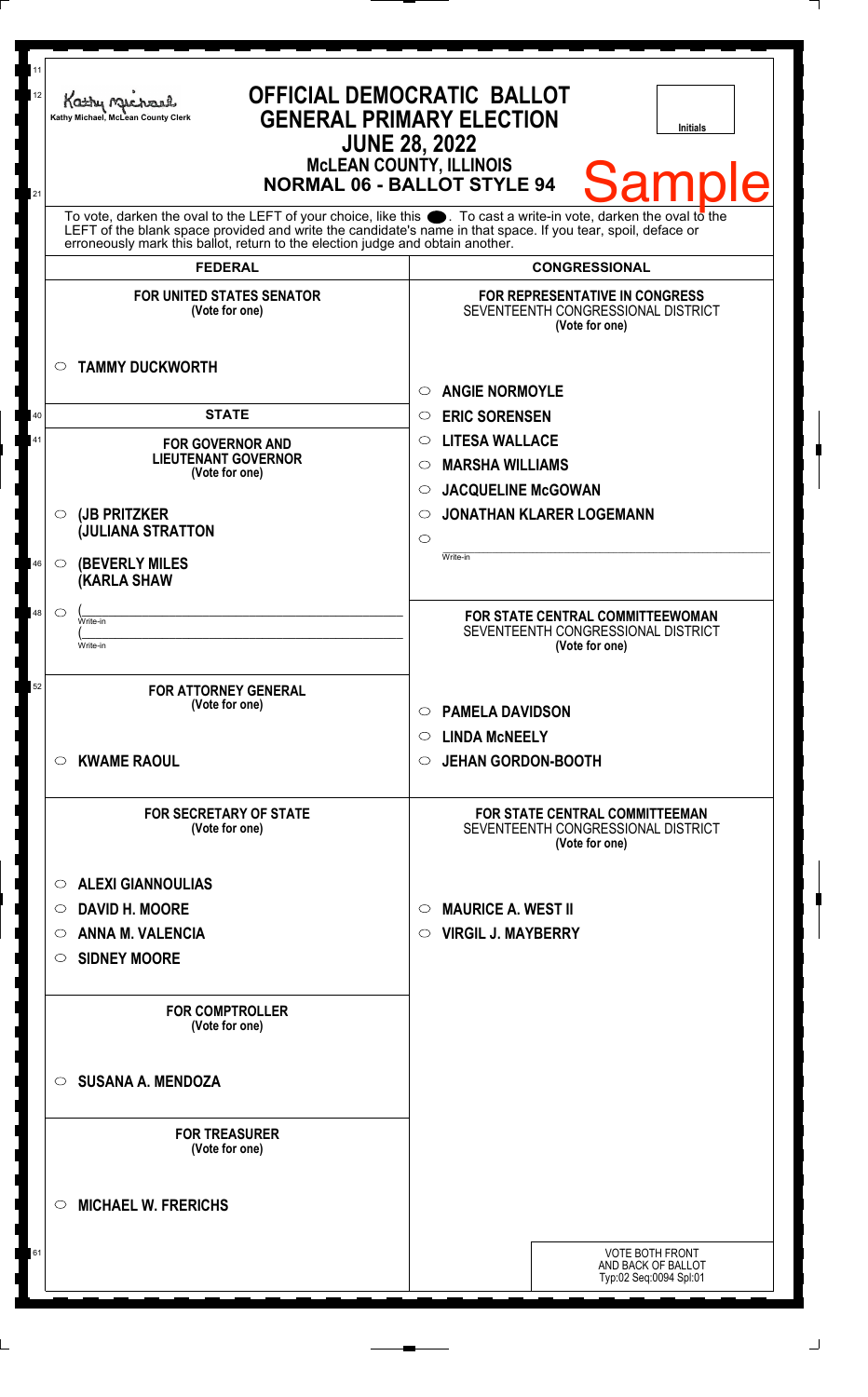|                                                                                                                | <b>OFFICIAL DEMOCRATIC BALLOT - GENERAL PRIMARY ELECTION - JUNE 28, 2022</b>                                                        |
|----------------------------------------------------------------------------------------------------------------|-------------------------------------------------------------------------------------------------------------------------------------|
| <b>LEGISLATIVE</b>                                                                                             | <b>JUDICIAL</b>                                                                                                                     |
| <b>FOR STATE SENATOR</b><br>FORTY-SIXTH LEGISLATIVE DISTRICT<br>(Vote for one)                                 | FOR JUDGE OF THE CIRCUIT COURT<br>ELEVENTH JUDICIAL CIRCUIT<br>(To fill the vacancy of the Hon. Scott Drazewski)<br>(Vote for one)  |
| <b>DAVE KOEHLER</b><br>$\circ$                                                                                 | <b>NO CANDIDATE</b>                                                                                                                 |
| <b>REPRESENTATIVE</b>                                                                                          |                                                                                                                                     |
| <b>FOR REPRESENTATIVE</b><br>IN THE GENERAL ASSEMBLY<br>NINETY-FIRST REPRESENTATIVE DISTRICT<br>(Vote for one) | FOR JUDGE OF THE CIRCUIT COURT<br>ELEVENTH JUDICIAL CIRCUIT<br>(To fill the vacancy of the Hon. Paul G. Lawrence)<br>(Vote for one) |
| <b>KARLA BAILEY-SMITH</b><br>$\circ$                                                                           | <b>NO CANDIDATE</b>                                                                                                                 |
| <b>SHARON CHUNG</b><br>$\circ$                                                                                 |                                                                                                                                     |
|                                                                                                                | <b>PRECINCT</b>                                                                                                                     |
| <b>COUNTY</b>                                                                                                  | FOR PRECINCT COMMITTEEPERSON<br>NORMAL 06                                                                                           |
| <b>FOR COUNTY CLERK</b><br>(Vote for one)                                                                      | (Vote for one)                                                                                                                      |
|                                                                                                                | <b>KATHLEEN V. KIRK</b><br>$\circ$                                                                                                  |
| <b>LAURA McBURNEY</b><br>$\circ$                                                                               |                                                                                                                                     |
| <b>FOR COUNTY TREASURER</b><br>(Vote for one)                                                                  |                                                                                                                                     |
| <b>NO CANDIDATE</b>                                                                                            |                                                                                                                                     |
| <b>FOR COUNTY SHERIFF</b><br>(Vote for one)                                                                    |                                                                                                                                     |
| <b>NO CANDIDATE</b>                                                                                            |                                                                                                                                     |
| <b>REGIONAL OFFICE</b><br>OF EDUCATION                                                                         |                                                                                                                                     |
| FOR REGIONAL SUPERINTENDENT OF SCHOOLS<br>(DeWITT, LIVINGSTON, LOGAN AND McLEAN COUNTIES)<br>(Vote for one)    |                                                                                                                                     |
| <b>NO CANDIDATE</b>                                                                                            |                                                                                                                                     |
| <b>COUNTY BOARD</b>                                                                                            |                                                                                                                                     |
| <b>FOR COUNTY BOARD MEMBER</b><br><b>COUNTY BOARD DISTRICT 6</b><br>(Vote for not more than two)               |                                                                                                                                     |
| <b>BEVERLY A. BELL</b><br>$\circ$<br><b>JACK HENRY ABRAHAM</b><br>$\circ$                                      |                                                                                                                                     |
|                                                                                                                | YOU HAVE NOW<br><b>COMPLETED VOTING</b>                                                                                             |
|                                                                                                                | <b>VOTE BOTH FRONT</b><br>AND BACK OF BALLOT<br>Typ:02 Seq:0094 Spl:01                                                              |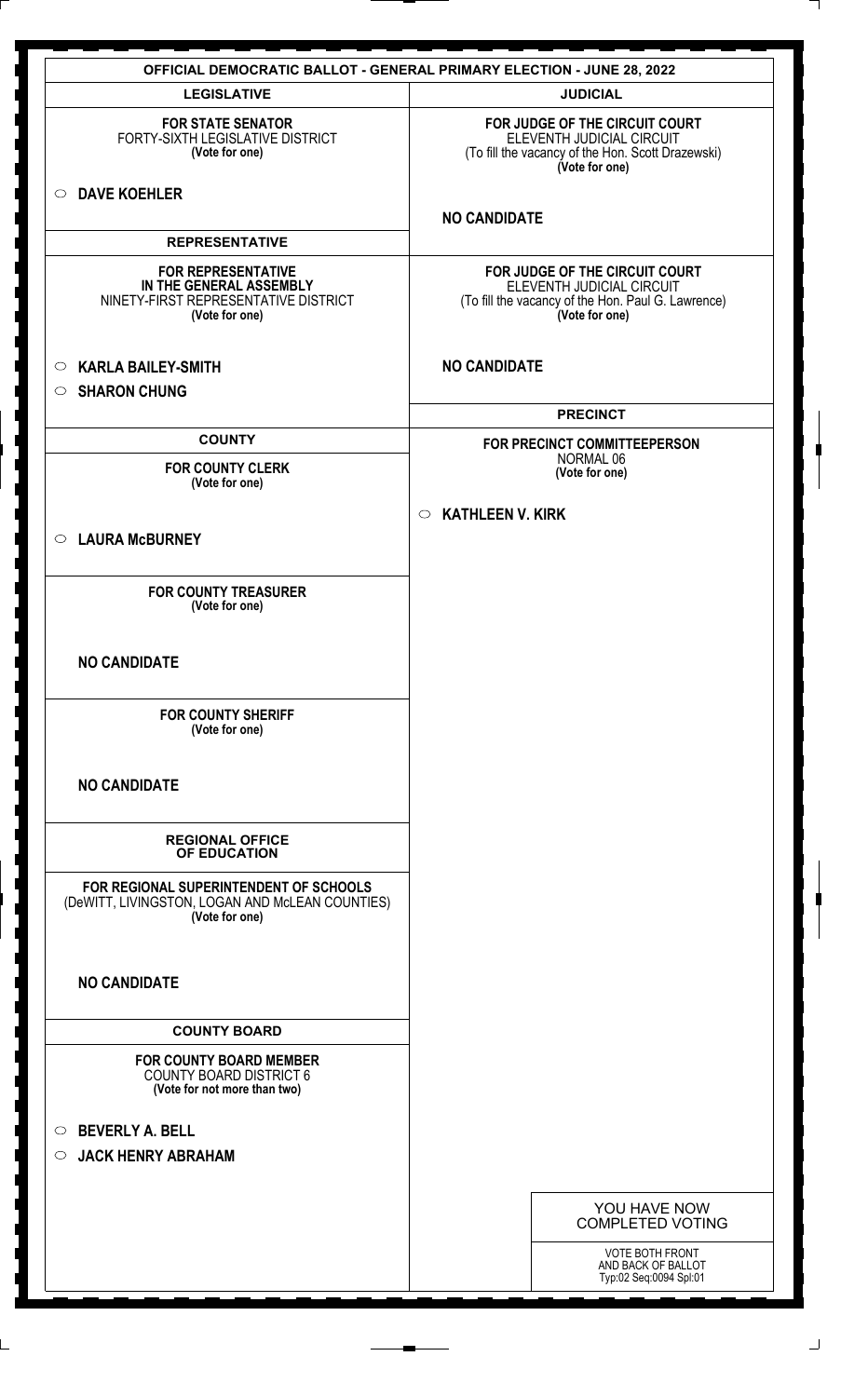| 11<br>12<br>21 | <b>OFFICIAL DEMOCRATIC BALLOT</b><br>Kathy Michael<br><b>GENERAL PRIMARY ELECTION</b><br>Kathy Michael, McLean County Clerk<br><b>Initials</b><br><b>JUNE 28, 2022</b><br><b>McLEAN COUNTY, ILLINOIS</b><br>Samp<br><b>NORMAL 06 - BALLOT STYLE 95</b>                                                                 |                                                                                               |
|----------------|------------------------------------------------------------------------------------------------------------------------------------------------------------------------------------------------------------------------------------------------------------------------------------------------------------------------|-----------------------------------------------------------------------------------------------|
|                | To vote, darken the oval to the LEFT of your choice, like this $\bullet$ . To cast a write-in vote, darken the oval to the LEFT of the blank space provided and write the candidate's name in that space. If you tear, spoil, deface<br>erroneously mark this ballot, return to the election judge and obtain another. |                                                                                               |
|                | <b>FEDERAL</b>                                                                                                                                                                                                                                                                                                         | <b>CONGRESSIONAL</b>                                                                          |
|                | <b>FOR UNITED STATES SENATOR</b><br>(Vote for one)<br><b>TAMMY DUCKWORTH</b><br>$\circ$                                                                                                                                                                                                                                | <b>FOR REPRESENTATIVE IN CONGRESS</b><br>SEVENTEENTH CONGRESSIONAL DISTRICT<br>(Vote for one) |
|                |                                                                                                                                                                                                                                                                                                                        | <b>ANGIE NORMOYLE</b><br>$\circ$                                                              |
| 40             | <b>STATE</b>                                                                                                                                                                                                                                                                                                           | <b>ERIC SORENSEN</b><br>$\circ$                                                               |
| 41             | <b>FOR GOVERNOR AND</b>                                                                                                                                                                                                                                                                                                | <b>LITESA WALLACE</b><br>$\circ$                                                              |
|                | <b>LIEUTENANT GOVERNOR</b><br>(Vote for one)                                                                                                                                                                                                                                                                           | <b>MARSHA WILLIAMS</b><br>$\circ$                                                             |
|                |                                                                                                                                                                                                                                                                                                                        | <b>JACQUELINE McGOWAN</b><br>$\circ$                                                          |
|                | (JB PRITZKER<br>$\circ$                                                                                                                                                                                                                                                                                                | <b>JONATHAN KLARER LOGEMANN</b><br>$\circ$                                                    |
|                | <b>JULIANA STRATTON</b>                                                                                                                                                                                                                                                                                                | $\circ$                                                                                       |
| 46             | <b>(BEVERLY MILES</b><br>$\circ$<br>(KARLA SHAW                                                                                                                                                                                                                                                                        | Write-in                                                                                      |
| 48             | $\circ$<br>Write-in                                                                                                                                                                                                                                                                                                    | FOR STATE CENTRAL COMMITTEEWOMAN                                                              |
|                | Write-in                                                                                                                                                                                                                                                                                                               | SEVENTEENTH CONGRESSIONAL DISTRICT<br>(Vote for one)                                          |
|                |                                                                                                                                                                                                                                                                                                                        |                                                                                               |
| 53             | <b>FOR ATTORNEY GENERAL</b><br>(Vote for one)                                                                                                                                                                                                                                                                          | <b>PAMELA DAVIDSON</b><br>$\circ$                                                             |
|                |                                                                                                                                                                                                                                                                                                                        | $\circ$ LINDA McNEELY                                                                         |
|                | <b>KWAME RAOUL</b><br>$\circ$                                                                                                                                                                                                                                                                                          | <b>JEHAN GORDON-BOOTH</b><br>$\circ$                                                          |
|                | <b>FOR SECRETARY OF STATE</b><br>(Vote for one)                                                                                                                                                                                                                                                                        | <b>FOR STATE CENTRAL COMMITTEEMAN</b><br>SEVENTEENTH CONGRESSIONAL DISTRICT<br>(Vote for one) |
|                | <b>ALEXI GIANNOULIAS</b><br>$\circ$                                                                                                                                                                                                                                                                                    |                                                                                               |
|                | <b>DAVID H. MOORE</b><br>O                                                                                                                                                                                                                                                                                             | <b>MAURICE A. WEST II</b><br>$\circ$                                                          |
|                | <b>ANNA M. VALENCIA</b><br>O                                                                                                                                                                                                                                                                                           | <b>VIRGIL J. MAYBERRY</b><br>$\circ$                                                          |
|                | <b>SIDNEY MOORE</b><br>O                                                                                                                                                                                                                                                                                               |                                                                                               |
|                | <b>FOR COMPTROLLER</b><br>(Vote for one)                                                                                                                                                                                                                                                                               |                                                                                               |
|                | <b>SUSANA A. MENDOZA</b><br>◯                                                                                                                                                                                                                                                                                          |                                                                                               |
|                | <b>FOR TREASURER</b><br>(Vote for one)                                                                                                                                                                                                                                                                                 |                                                                                               |
|                | <b>MICHAEL W. FRERICHS</b><br>◯                                                                                                                                                                                                                                                                                        |                                                                                               |
| 61             |                                                                                                                                                                                                                                                                                                                        | <b>VOTE BOTH FRONT</b>                                                                        |
|                |                                                                                                                                                                                                                                                                                                                        | AND BACK OF BALLOT<br>Typ:02 Seq:0095 Spl:01                                                  |
|                |                                                                                                                                                                                                                                                                                                                        |                                                                                               |